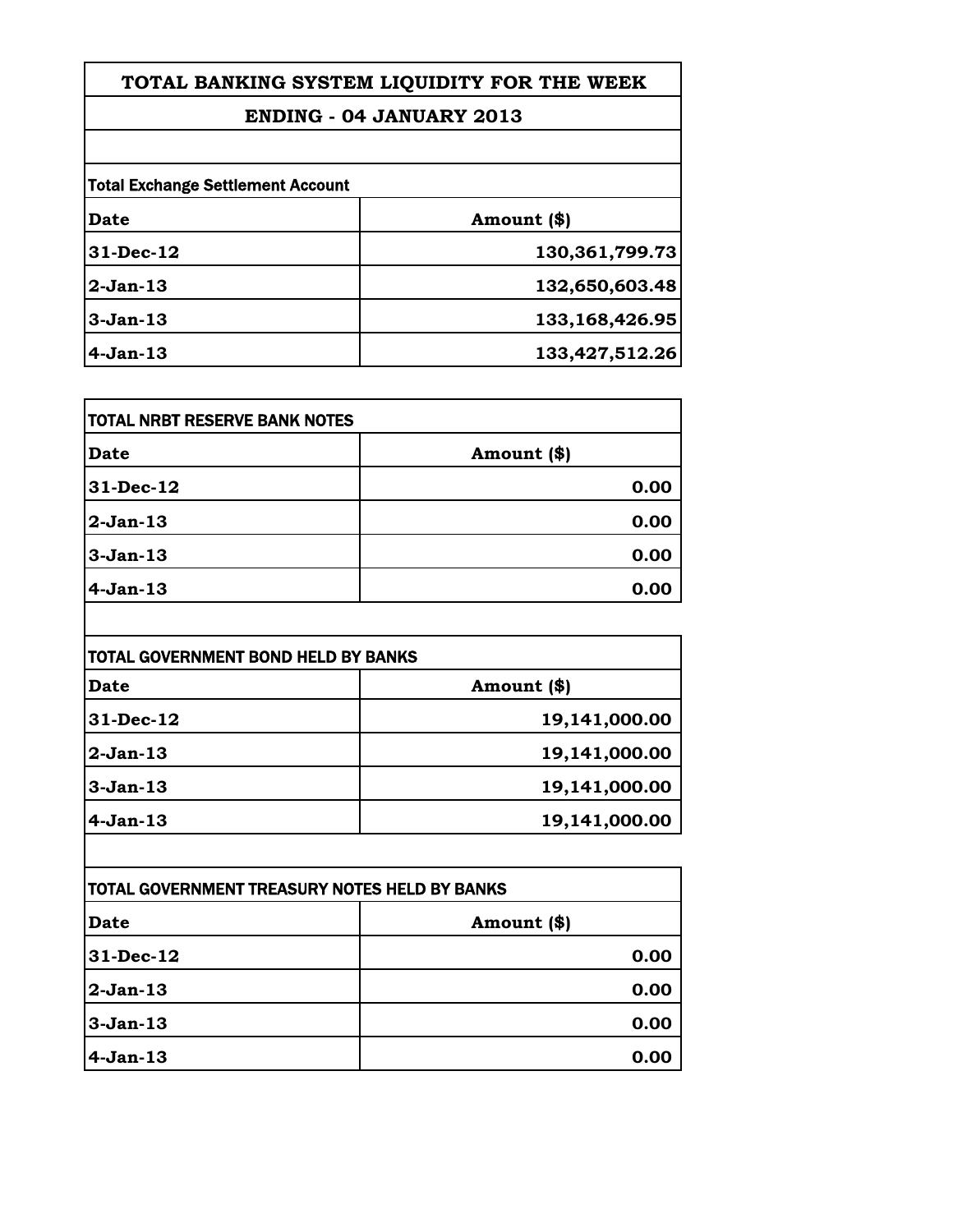**TOTAL BANKING SYSTEM LIQUIDITY FOR THE WEEK**

## **ENDING - 11 JANUARY 2013**

|             | <b>Total Exchange Settlement Account</b> |  |
|-------------|------------------------------------------|--|
| Date        | Amount (\$)                              |  |
| $7-Jan-13$  | 133,955,094.95                           |  |
| $8-Jan-13$  | 133,591,044.40                           |  |
| $9-Jan-13$  | 136,290,059.56                           |  |
| $10-Jan-13$ | 135,627,615.32                           |  |
| $11-Jan-13$ | 135,628,982.66                           |  |

| TOTAL NRBT RESERVE BANK NOTES |             |
|-------------------------------|-------------|
| Date                          | Amount (\$) |
| 7-Jan-13                      | 0.00        |
| 8-Jan-13                      | 0.00        |
| 9-Jan-13                      | 0.00        |
| 10-Jan-13                     | 0.00        |
| 11-Jan-13                     | 0.00        |

| TOTAL GOVERNMENT BOND HELD BY BANKS |               |
|-------------------------------------|---------------|
| <b>Date</b>                         | Amount (\$)   |
| 7-Jan-13                            | 19,141,000.00 |
| 8-Jan-13                            | 19,141,000.00 |
| 9-Jan-13                            | 19,141,000.00 |
| 10-Jan-13                           | 19,141,000.00 |
| 11-Jan-13                           | 19,141,000.00 |

| TOTAL GOVERNMENT TREASURY NOTES HELD BY BANKS |             |
|-----------------------------------------------|-------------|
| Date                                          | Amount (\$) |
| 7-Jan-13                                      | 0.00        |
| $8-Jan-13$                                    | 0.00        |
| $9-Jan-13$                                    | 0.00        |
| $10-Jan-13$                                   | 0.00        |
| 11-Jan-13                                     | 0.00        |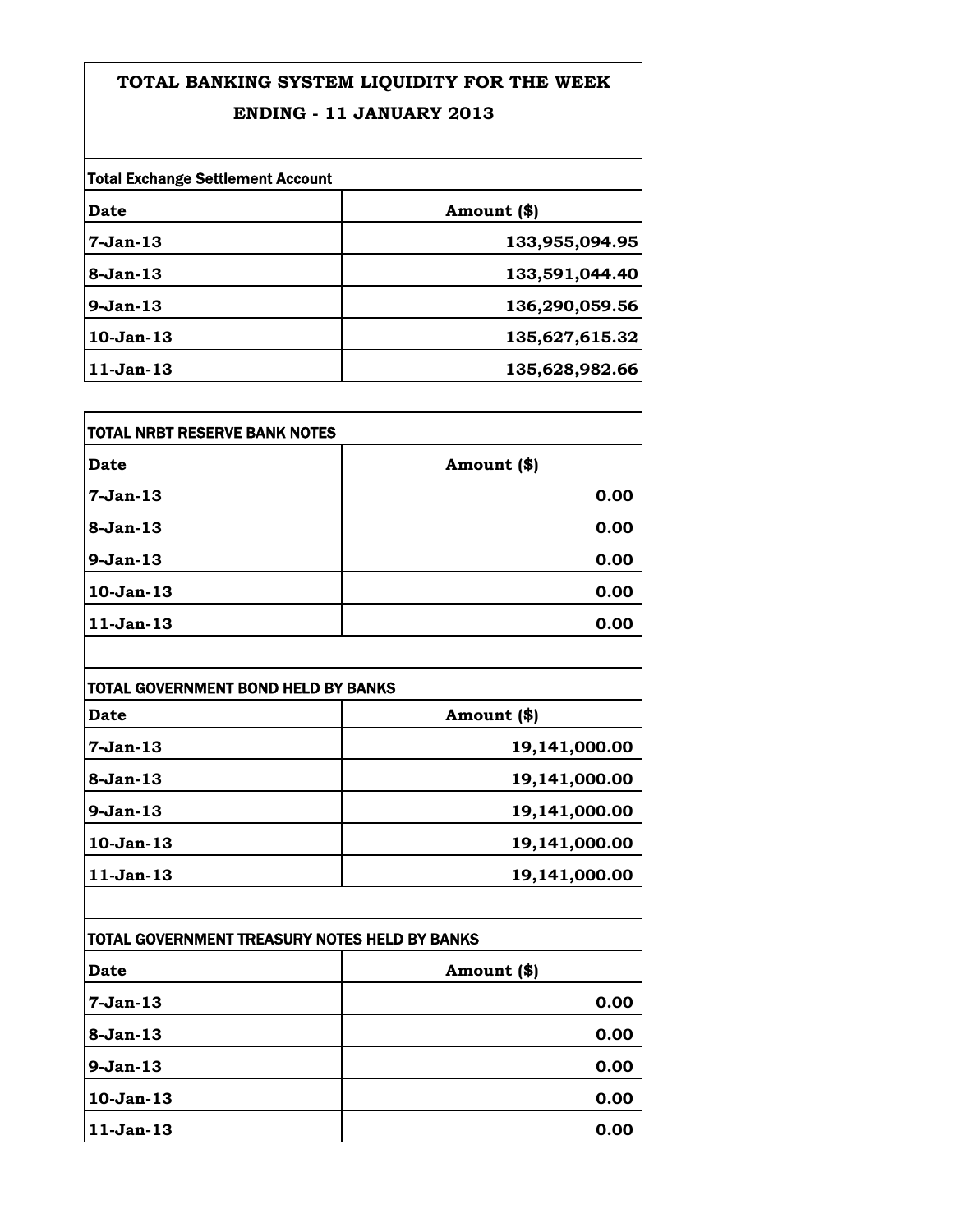**TOTAL BANKING SYSTEM LIQUIDITY FOR THE WEEK**

## **ENDING - 18 JANUARY 2013**

|                 | <b>Total Exchange Settlement Account</b> |  |
|-----------------|------------------------------------------|--|
| Date            | Amount (\$)                              |  |
| $14-Jan-13$     | 135,626,936.96                           |  |
| $15$ -Jan- $13$ | 136, 343, 867. 13                        |  |
| $16$ -Jan- $13$ | 136,173,597.44                           |  |
| $17-Jan-13$     | 138,249,400.49                           |  |
| 18-Jan-13       | 141,683,466.42                           |  |

| TOTAL NRBT RESERVE BANK NOTES |             |
|-------------------------------|-------------|
| Date                          | Amount (\$) |
| $14-Jan-13$                   | 0.00        |
| 15-Jan-13                     | 0.00        |
| $16$ -Jan-13                  | 0.00        |
| 17-Jan-13                     | 0.00        |
| 18-Jan-13                     | 0.00        |

| <b>TOTAL GOVERNMENT BOND HELD BY BANKS</b> |               |
|--------------------------------------------|---------------|
| Date                                       | Amount (\$)   |
| $14$ -Jan- $13$                            | 19,141,000.00 |
| $15$ -Jan- $13$                            | 19,141,000.00 |
| $16$ -Jan- $13$                            | 19,141,000.00 |
| 17-Jan-13                                  | 19,141,000.00 |
| $18$ -Jan- $13$                            | 19,141,000.00 |

| TOTAL GOVERNMENT TREASURY NOTES HELD BY BANKS |             |
|-----------------------------------------------|-------------|
| Date                                          | Amount (\$) |
| 14-Jan-13                                     | 0.00        |
| 15-Jan-13                                     | 0.00        |
| $16$ -Jan- $13$                               | 0.00        |
| $17-Jan-13$                                   | 0.00        |
| 18-Jan-13                                     | 0.00        |